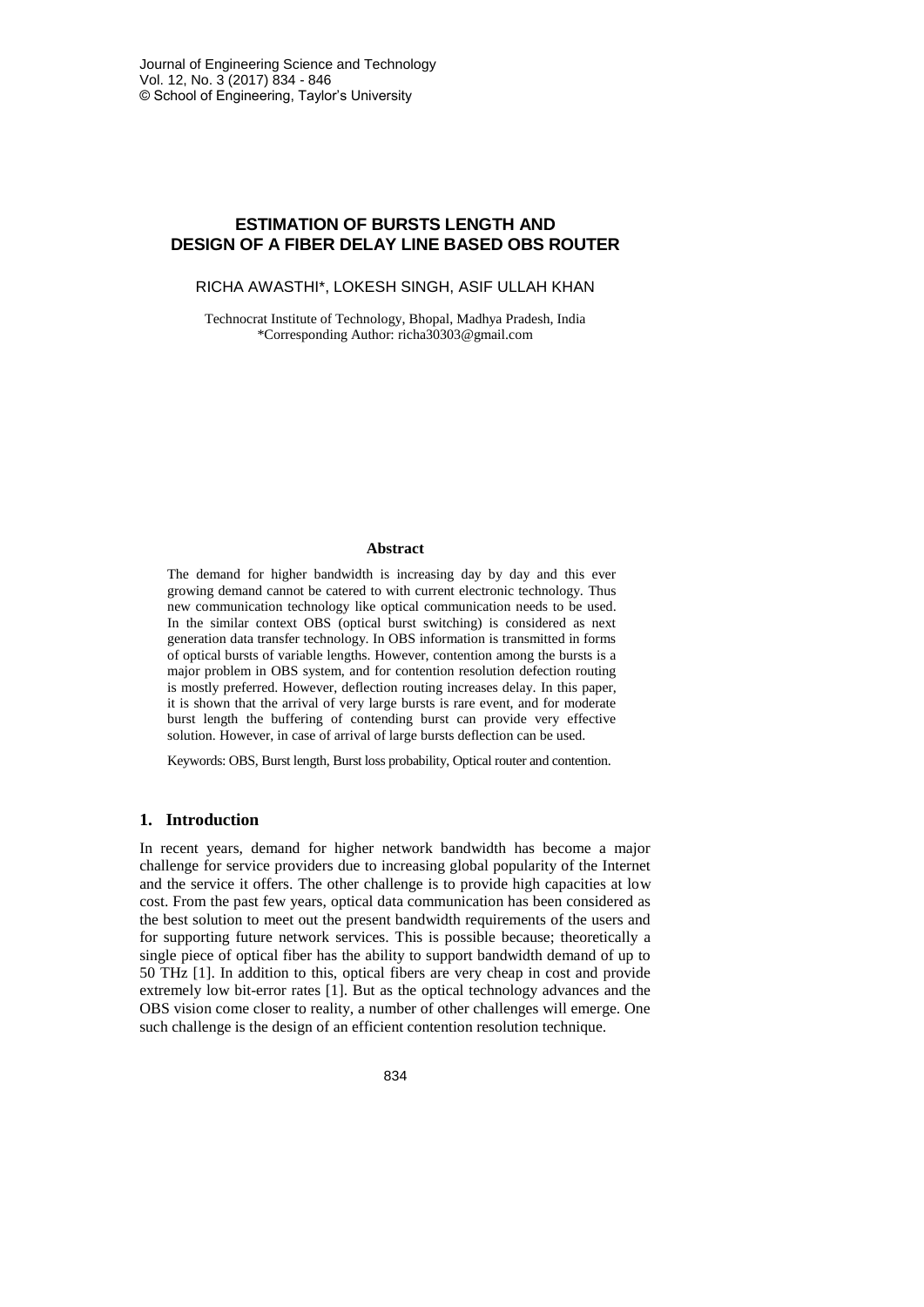| <b>Nomenclatures</b>  |                                         |
|-----------------------|-----------------------------------------|
| B                     | <b>Buffer</b> size                      |
| b                     | Number of bits in single burst          |
| $\mathcal{C}_{0}^{0}$ | Speed of light, (m/s)                   |
| E[t]                  | Mean                                    |
| F(t)                  | Cumulative distribution function of t   |
| f(t)                  | Probability distribution function of t  |
| L                     | <b>Burst Length</b>                     |
| l                     | Length of fiber loop                    |
| N                     | Switch size                             |
| n                     | Refractive index of fiber               |
| $\boldsymbol{P}$      | Probability                             |
| R                     | Bit rate, Gbps                          |
| Std[t]                | <b>Standard Deviation</b>               |
| t                     | Random time                             |
| $t_{\circ}$           | Specified time                          |
| Χ                     | Random Variable                         |
| $\boldsymbol{x}$      | Value assigned to random variable       |
| <b>Greek Symbols</b>  |                                         |
| λ                     | Packet arrival rate                     |
| π                     | Row vector in Markov chain model        |
| $\rho$                | Offered load                            |
| τ                     | Time when first packet arrives          |
| <b>Abbreviations</b>  |                                         |
| <b>BHP</b>            | <b>Burst Header Packet</b>              |
| BL                    | <b>Burst Length</b>                     |
| <b>BPF</b>            | <b>Band Pass Filter</b>                 |
| <b>CCG</b>            | <b>Control Channel Group</b>            |
| CDF                   | <b>Cumulative Distributive Function</b> |
| DB                    | Data Burst                              |
| <b>DCG</b>            | Data Control Group                      |
| <b>FDL</b>            | Fiber Delay Line                        |
| IP                    | <b>Internet Protocol</b>                |
| <b>OBS</b>            | <b>Optical Burst Switching</b>          |
| <b>OPS</b>            | <b>Optical Packet Switching</b>         |
| <b>PDF</b>            | Probability Distribution Function       |
| RWA                   | Routing and Wavelength Assignment       |
| TWC                   | <b>Tuneable Wavelength Converter</b>    |

# **A. Optical burst switched networks**

OBS network consists of two types of node: edge nodes (ingress and egress nodes) and core nodes [2] as shown in Fig. 1. The IP packets from the access network are collected by the ingress node in the form of bursts. Ingress node also generates control packets for setting up the light path to the egress node. Burst assembly, routing and wavelength assignment (RWA), signaling,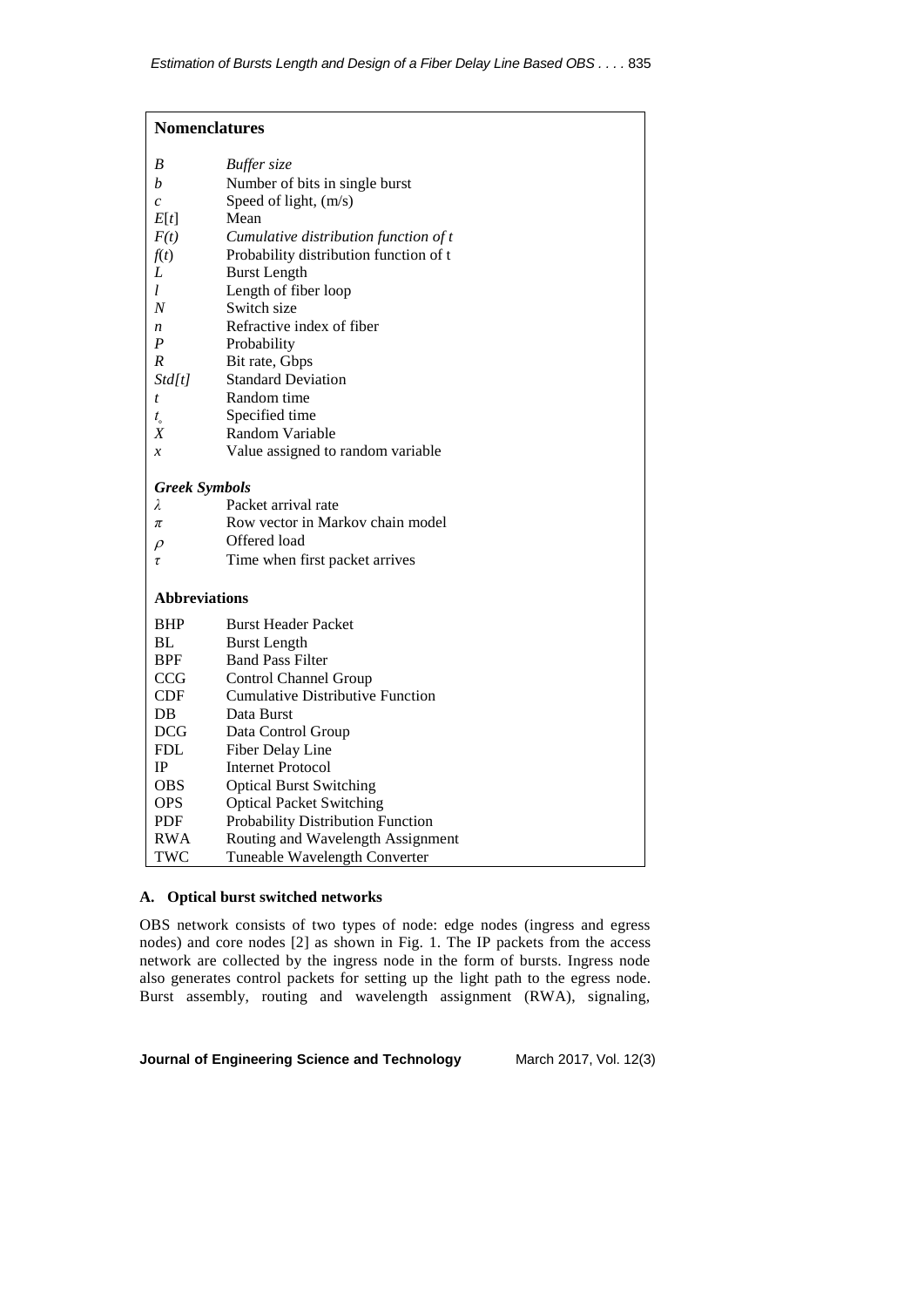generation of the BHP, as well as determination of the offset time is the main functions of an ingress node. At the core nodes, all optical DBs are switched from one input port to another depending on the information contained in the BHP. The core node takes the decision regarding the routing of the burst to resolving the contention among multiple bursts. The egress node disassembles the large size burst into IP packets and forwards them to the appropriate IP access network [2].



**Fig. 1. Generic layout of the OBS networks.**

Within OBS, optical switches provide optical paths through each router, in which data can pass optically without any electronic processing. In order to obtain the switching information needed for switching and scheduling tasks, electronic processing of the header is required in each router node [3]. To have an efficient processing of the header's routing and switching information, without disturbing the data transport, the header is removed from the data and sent in advance of the data part, on a separate control channel.

In OBS, the wavelength of a link used by the burst will be released as soon as the burst passes through the link, either by an explicit release packet or automatically according to the reservation made. This means that bursts from different sources to different destinations can effectively utilize the bandwidth of the same wavelength on a link in time-shared statistical multiplexed manner. If the control packet fails to reserve the wavelength at an intermediate node, the burst is not rerouted and it is dropped.

To avoid contention of control information, the channels inside in a fiber are divided in data channels and a few separate control channels. The Burst Header Packet (BHP) is sent in front of the Data Burst (DB) on a separate control channel. These control channels are grouped together in the Control Channel Group (CCG). The DB is scheduled on one of the data channels by a scheduler. All the different data channels form the Data Control Group (DCG) for a single fiber.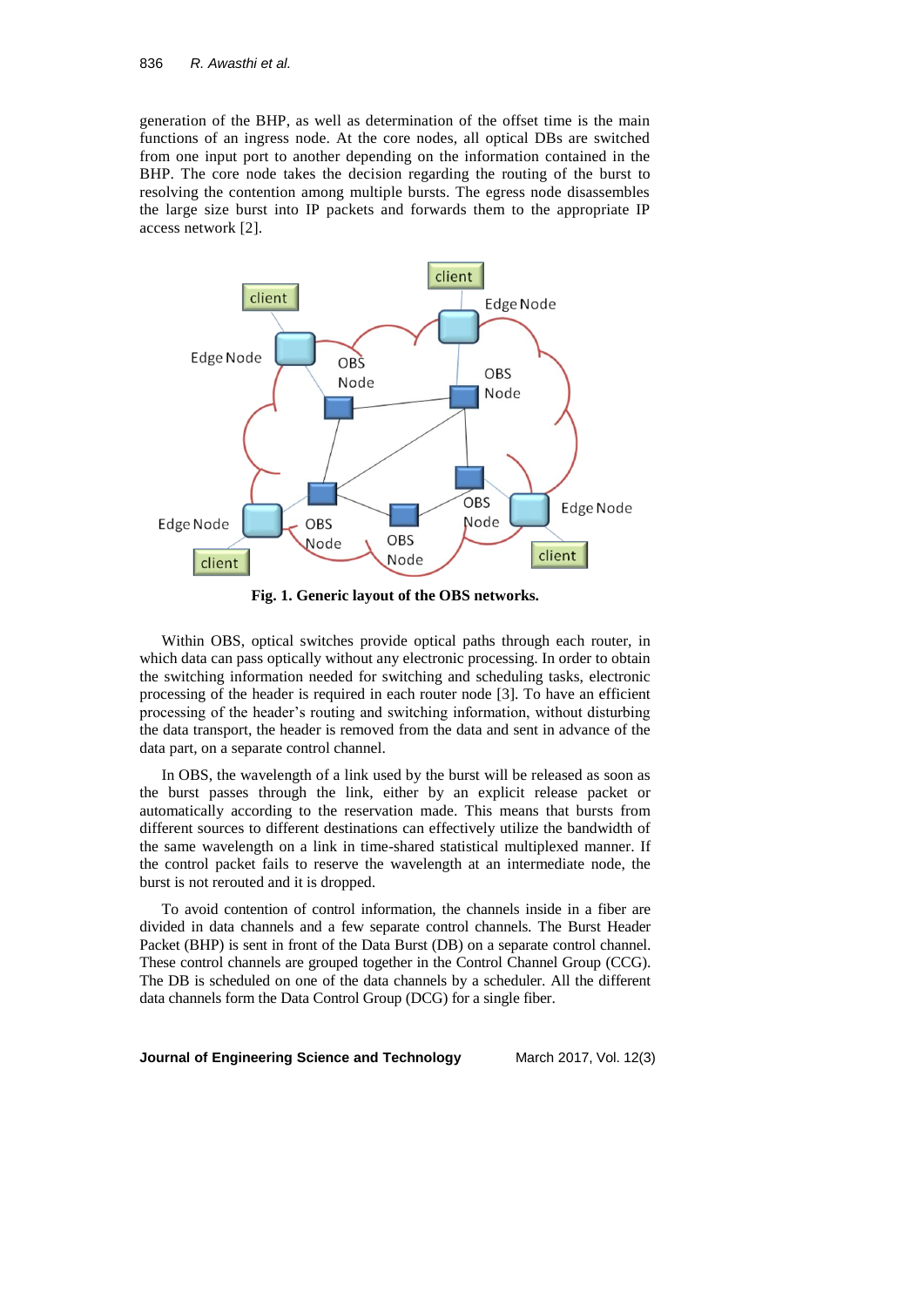### **B. Deflection routing**

To mitigate the burst contention problem, researchers have proposed solutions based on deflection (or alternative) routing. The main idea is to re-route the contending bursts from primary to alternative routes. With these means, it alleviates congestion on bottleneck links and achieves dynamic load balancing in the network [4].

#### **C. Optical buffer**

In telecommunications, an optical buffer is a device that is capable of temporarily storing light. Similar to a regular buffer, it is a medium of storage that enables to compensate for a difference in time of occurrence of events [4]. More particularly, an optical buffer serves to store data that was transmitted optically. In optical domain RAMs does not exists. Therefore, optical fiber delay lines are used for the buffering of the contending bursts.

In the previous work, burst buffering is not considered as good option for contention resolution, as burst size is unknown. This problem has been addressed in this paper, and possible solution is proposed.

This paper is organized into five sections; section 2, of the paper discusses the mathematical formulation for the estimation of bursts. The description of the architecture is elaborated in section 3. In section 4, simulation results are presented and major conclusions of the paper are discussed in section 5 of the paper.

### **2. Burst Length Estimation**

In optical network traffic arrival pattern is random in nature. However, in most of application the arrival of packets is considered to be Poisson in nature [5]. Assuming that packet arrival  $(X)$  occur in time according to a Poisson process with parameter  $\lambda$ . Let  $\tau$  denote the Length of time until the first packet arrive.

The cumulative distribution function (cdf) of 
$$
\tau
$$
 can be written as:  
\n
$$
F(t) = P(\tau \le t) = 1 - P(\tau > t) = 1 - P(X = x = 0)
$$
\n(1)

The probability of no arrival in time *t* using the Poisson distribution is given by

$$
P(X = x) = \frac{e^{-\lambda t} (\lambda t)^x}{x!}
$$
 (2)

The probability of no arrival is given by

$$
P(X = x = 0) = e^{-\lambda t} \tag{3}
$$

Then the probability of arrival of at-least one packet is

$$
F(t) = 1 - e^{-\lambda t} \tag{4}
$$

To find the pdf of  $\tau$  we take the derivative of the cdf w.r.t to  $t$  get:

$$
f(t) = F'(t) = \lambda e^{-\lambda t}
$$
\n(5)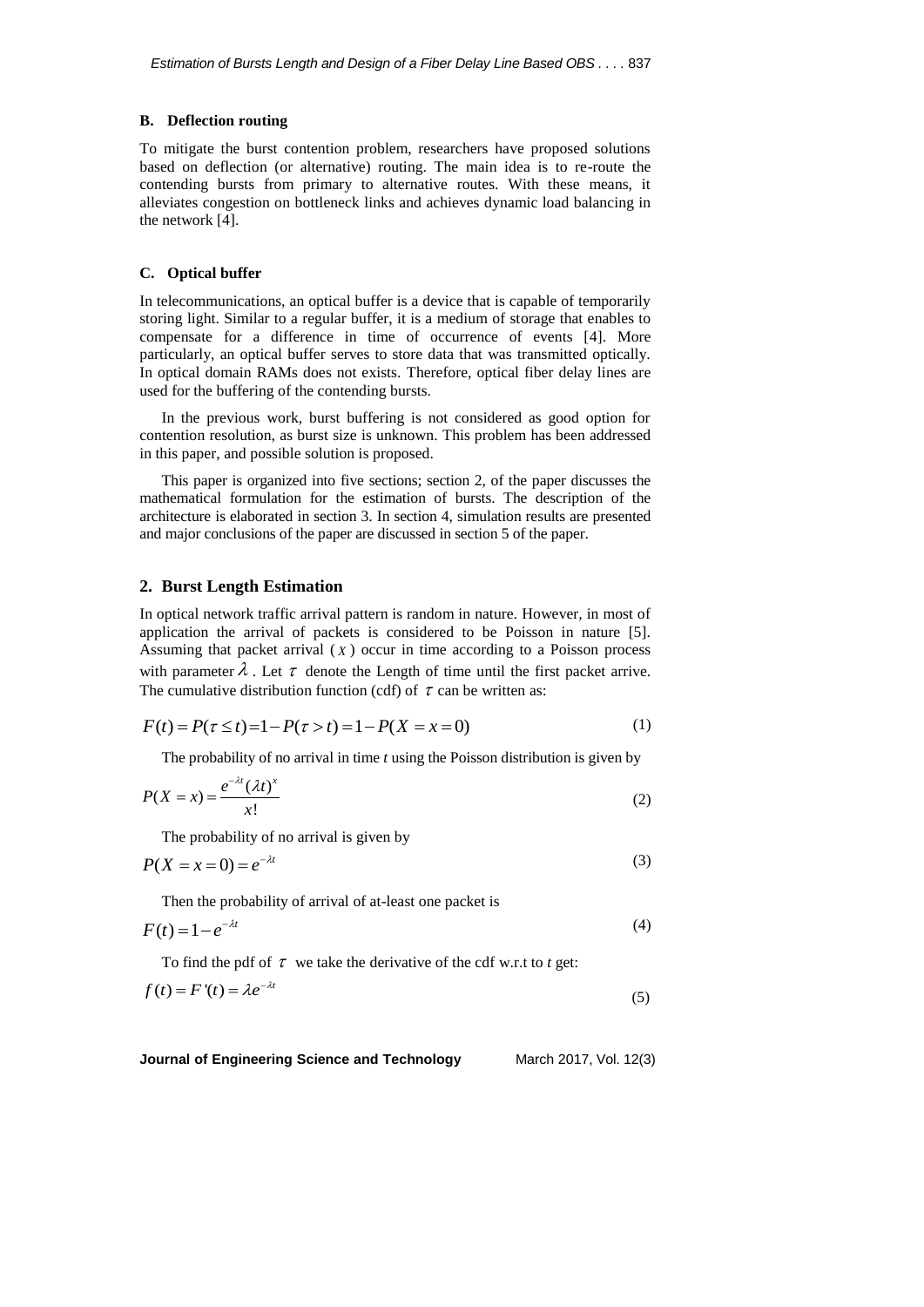#### **A. Relation of Poisson and gamma distribution**

Using the above analogy, the probability that we observe the  $L^{th}$  arrival after time *t* is the same as the probability that we observe less that *L* arrivals from now until time *t*. But *X* is poisson with parameter  $\lambda$  which has parameter  $\lambda t$  over the time interval  $(0, t)$ . We compute the above using.

$$
F(t) = 1 - P(X \le L - 1) \tag{6}
$$

$$
F(t) = 1 - P(X \le L - 1)
$$
\n
$$
F(t) = 1 - \sum_{x=0}^{L-1} \frac{(\lambda t)^x e^{-\lambda t}}{x!} = 1 - e^{-\lambda t} \sum_{x=0}^{L-1} \frac{(\lambda t)^x}{x!}
$$
\n
$$
(7)
$$

To find the pdf of 
$$
\tau
$$
 we take the derivative of the cdf w.r.t to get:  
\n
$$
f(t) = F'(t) = e^{-\lambda t} \lambda \sum_{x=0}^{L-1} \frac{(\lambda t)^x}{x!} - e^{-\lambda t} \sum_{x=0}^{L-1} \frac{x(\lambda t)^{x-1} \lambda}{x!}
$$
\n(8)

Using the elementary algebra we get,  
\n
$$
f(t) = e^{-\lambda t} \lambda \frac{(\lambda t)^{L-1}}{(L-1)!} = \frac{t^{L-1} \lambda^L e^{-\lambda t}}{(L-1)!}
$$
\n(9)

The above obtained p.d.f. known as Gamma distribution and defined as

$$
\Gamma_t(L,\lambda) = \frac{\lambda^L t^{L-1} e^{-\lambda t}}{(L-1)!}, t \ge 0
$$
\n(10)

With mean  $E[t] = \frac{L}{\lambda}$  and standard deviation

$$
Std[t] = \sqrt{\frac{L}{\lambda^2}}
$$
\n(11)

The probability to actually have  $L$  packet arrivals before release time  $t_0$  is given by [6, 7]:

given by [6, 7]:  
\n
$$
P(t < t_0) = \int_0^{t_0} \frac{\lambda^L t^{L-1}}{(L-1)!} e^{-\lambda t} dt = \frac{\gamma_{inc}(L, \lambda t_0)}{(L-1)!}
$$
\n(12)

where  $\gamma_{\text{inc}}$  refers to the incomplete gamma function.

In network packets arrives in bunch and they show self similar feature. Additionally, aggregating streams of self-similar traffic typically intensifies the self-similarity ("burstiness") rather than smoothing it. The queue length distribution of self-similar traffic decays more slowly than with Poisson sources. Still a fair comparison is possible with Poisson arrivals.

The probability distribution function vs. time is plotted for different burst length, ranging from 1 to 15; it is observable form Fig. 2, as the burst length increases the pdf becomes flattened.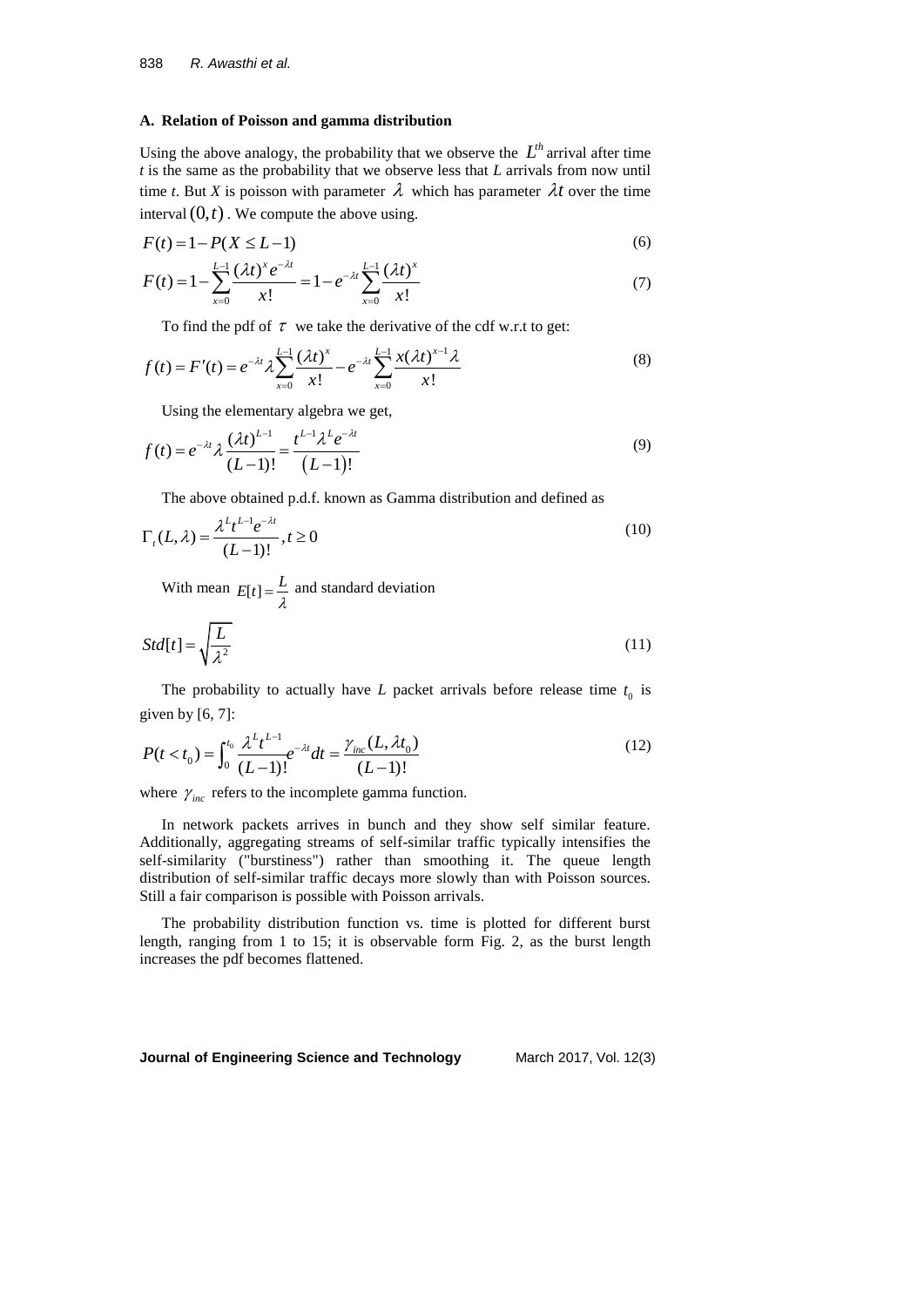In Fig. 3, the probability of generation of burst length *L* vs CDF is plotted for low arrival rates. For burst length of 14, at the arrival rates of  $\lambda$  of 0.2, 0.6 and 1, the probability is  $\Box 10^{-11}$ ,  $\Box 10^{-5}$  and  $\Box 10^{-3}$  respectively.



**Fig. 3. CDF vs. Burst Length for various value of lambda.**

In Fig. 4, CDF  $P[t < t_0]$ , the probability of assembling a burst of length *L* in time less than or equal to  $t<sub>o</sub>$ . It is clear from Fig. 4, the probability of assembling larger burst is smaller in comparison to smaller burst length. For  $t_0 = 4$ ,  $\lambda = 3$ , the probability of getting a burst length 10 is 0.7576, while for *L*=40, the probability is  $\Box$  10<sup>-10</sup>. It is obvious form the figure, the probability of getting burst length greater than 30 is very less.

It is shown in Fig. 5 that as the arrival rate increases, the burst assembly time decreases. The results is drawn for the burst length of 6 and  $t_0 = 4$ . For lambda 2, the probability is 0.8088 and for lambda 3, the probability is 0.9797. Therefore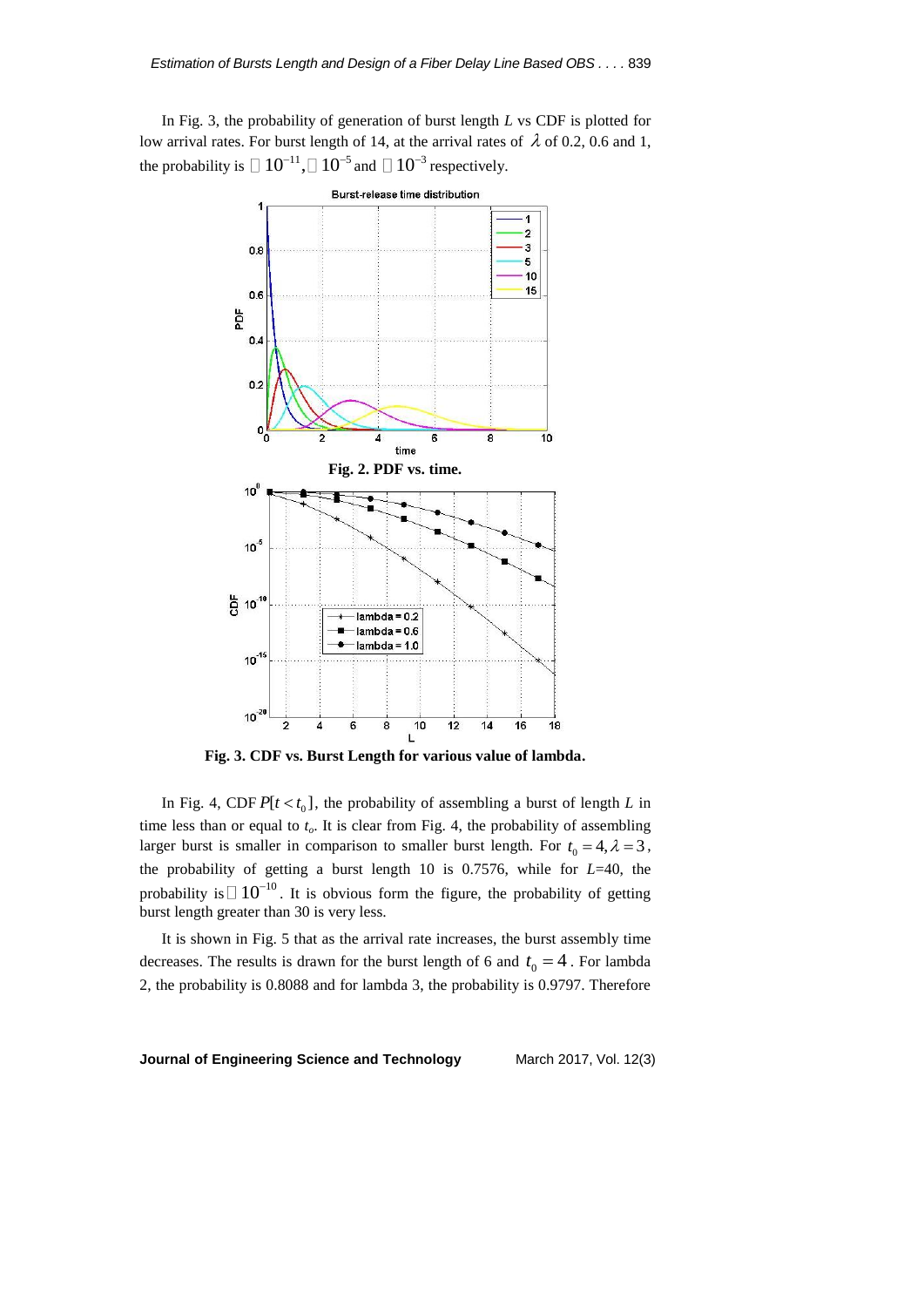it is very obvious that the probability of generation of larger size bursts is smaller in comparison to smaller size bursts.



**Fig. 4. CDF vs. Burst Length for fix value of lambda.**



In Fig. 6, CDF vs. burst length is plotted with varying time't' with  $\lambda = 3$ . As expected for the larger '*t*' the probability of generation of larger bursts is larger. Thus form above two figures it can be concluded that the probability of the generation if burst depends heavily on arrival rate  $\lambda$  and assembly time *t*. From the above two Figs. 5 and 6, it can be concluded that the probability of generation of burst of particular length L heavily depends on the product  $\lambda t$ , if this product is higher than the probability is higher.

Therefore form the above discussion it can be concluded that: in any network the generation of larger burst is a rare event, as the assembly time should be very large (means extra delay) for the generation of larger size bursts.

As also suggested in the larger size burst have larger data loss in case burst is loss, and idea of burst segmentation is suggested for larger size bursts. Therefore it is un-necessary to first assemble larger size bursts and then segment them. Moreover, this exercise will increase the delay as well as complex controller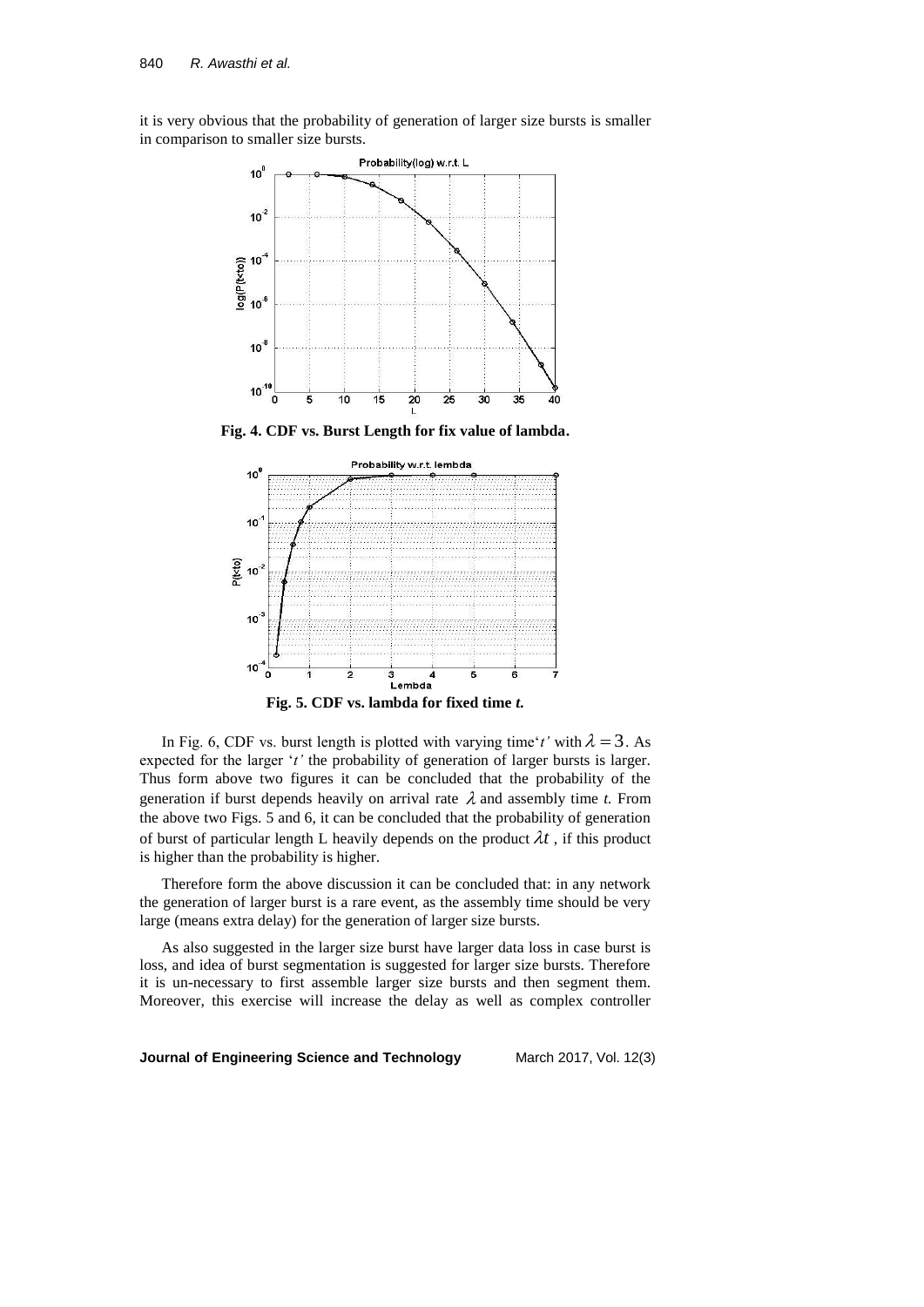design to carry out segmentation process. However, the generation of larger bursts is rare event, but probability of generation of larger size burst is not zero.

Therefore, it is necessary to have provision for both shorter and larger burst length to resolve contention among bursts. So we propose that, for smaller and medium burst lengths contending bursts will be stored at the contending nodes and larger bursts which can't be stored due to the buffer size limitations will be deflected in the network.



**Fig. 6. CDF vs. Burst Length for various value of** *t.*

# **3. Architecture Design**

As discussed above that the buffering of the contending bursts at the contending nodes reduces the burst loss probability. The buffering of the bursts at each contending nodes is only possible through the optical switch. The optical switch under consideration is shown in Fig. 7.



**Fig. 7. Switch architecture design.**

In this switch, wavelengths inside the fiber loop are grouped and number of such groups (*G*) equal to the number of TWCs in the loop buffer (*T*) plus one i.e.  $G = T+1$ , with each group containing *N* wavelengths [8]. Thus the total number of wavelengths used by the switch is (*T*+1) *N*. In worst case delay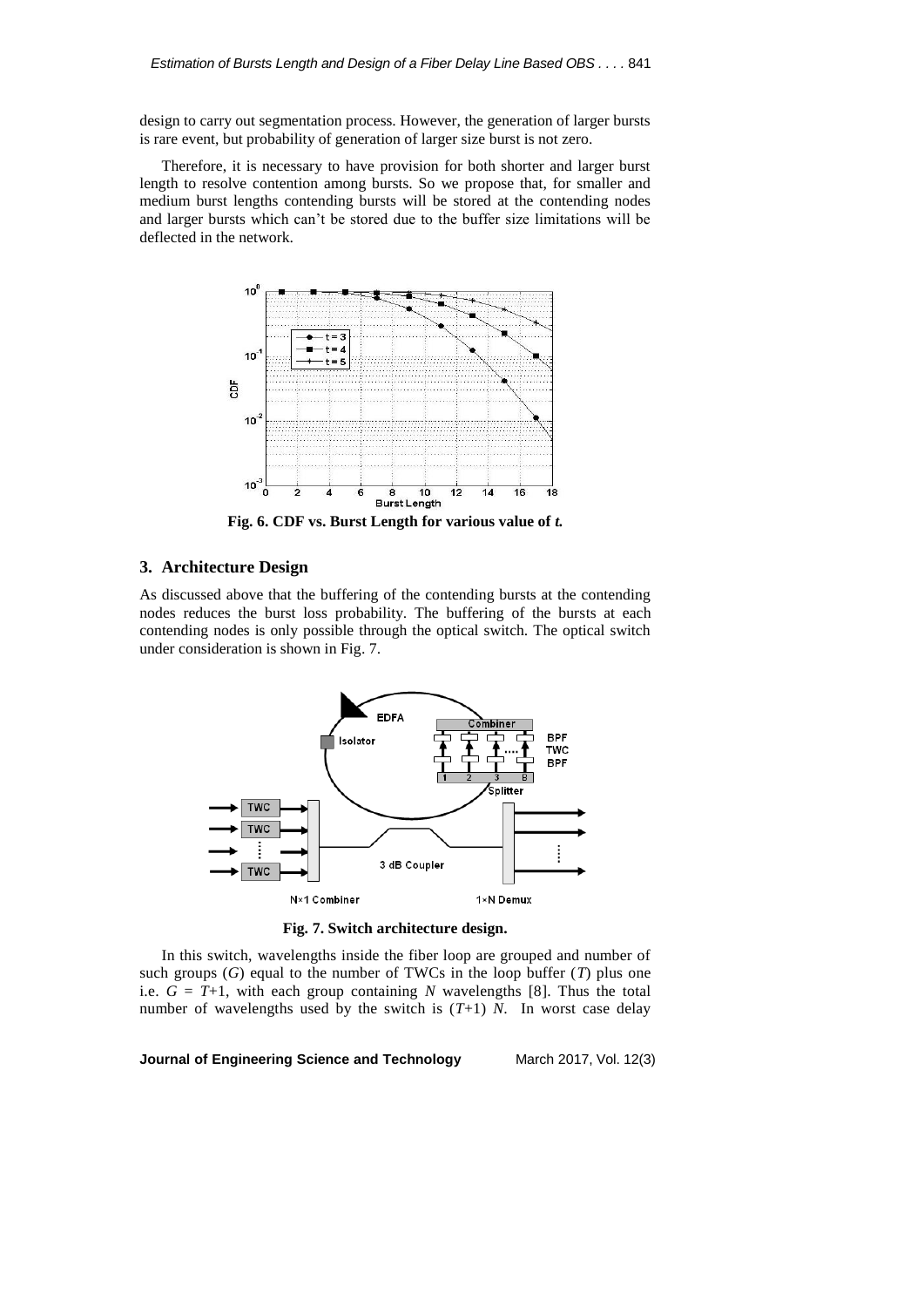situation, the TWCs at the input of the switch tunes the packet to wavelength in group *T* which is permitted to enter the TWC in branch number *T* due the BPF just after the splitter (Fig. 7). It converts the packet wavelength to a wavelength belonging to the (*T*-1)*th* group. The packet shift from one wavelength to another after each circulation; thus by changing the group every time and finally getting assigned to the output wavelength, which is passed by the fixed filter at the output. Depending on the amount of delay required, the TWC at the input of the switch tune the packet wavelength to appropriate group. The wavelength selection within the group is decided by the output port to which packet is destined.

The length of the fiber loop will be decided by the Burst length, as discussed above, the burst length will be equal to the integral multiple of the single packet duration.

$$
l = cb/nR \tag{13}
$$

where '*c'* is the speed of the light, '*b*' is then number of bits in a single burst, '*n'* is the refractive index of the fiber and '*R*' is bit rate.

 $b = LP$ , *b* is burst length *L* is the number of packets and *P* is unit packet length.

In Fig. 8, length of the fiber delay lines is plotted vs. burst length at various data rates. It is clear from the figure as the as the burst size increases the FDL also increases. However as the data rates increase the FDL length decreases.



**Fig. 8. Burst Length vs. buffer FDL at different data rates.**

### **4. Simulation and Results**

In reality data traffic is usually bursty in nature. In the bursty traffic arrivals are correlated, i.e., packets arrive in the form of bursts. It is characterized by the offered load (*ρ*) and burst length (*BL*) [8]. Each burst of packets is equally likely to be destined to any of the output with probability *1/N*.

The probability that particular burst have *K* packets is

$$
Pr(K) = (1 - P_b)(P_b)^{K-1} \qquad K \ge 1
$$
 (14)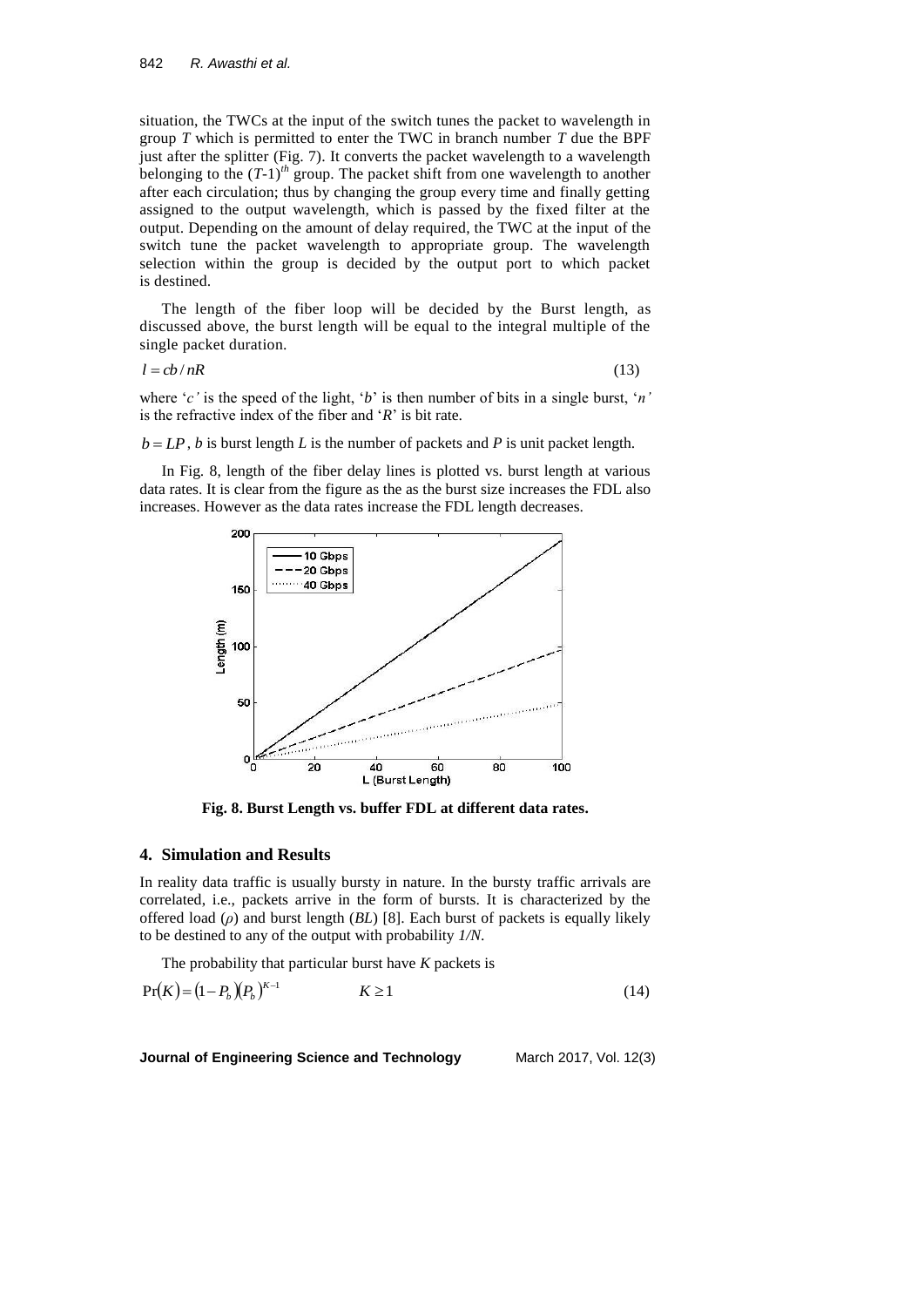Thus the average burst length can be obtained as

$$
BL = \sum_{K=1}^{\infty} K \cdot \Pr(K) = \frac{1}{1 - P_b}
$$
 (15)



**Fig. 9. Markov chain model for the bursty traffic.**

#### **A. Results**

In Fig. 10, loss probability vs. load on the system is plotted for various values of *N* i.e., number of inputs. the buffering of zero, i.e., at the contending node no burst will be stored, and in case of contention it will be defected to some other node, form where it will come back again to the contending node and if contention is resolved it will be served. In the simulation the bursty traffic model is considered. Here, the switch size is varied form 4, 8 and 16. Here, as no buffering is assumed at each node, therefore a large number of bursts  $\sim$  35% will be deflected. Therefore as suggested previously [7] that in case of OBS contention the defection of burst is a very good viable option is not correct due to the following reasons:

- The deflection of packet will generate many dummy packets in the networks.
- The network will easily be congested, and therefore further enhances the contention of bursts.
- Due to the alleviated contention the throughput of the network decreases and the average latency can be very huge.

In Fig. 11, loss probability vs. Load for fixed switch size *N*=4, different buffer sizes for burst length  $L=4$ . In this figure B  $=2$  denotes that only two burst of length 4, can be stored. It is clear from Fig. 11, even very small buffer space significantly reduces the Burst loss probability. For B=8, at the load of 0.6 Burst loss probability is as low as  $3\times10^{-4}$ .

Loss Probability vs. Load for fixed switch size *N*=4, different burst length with buffer sizes  $B=64$ . It is clear from Fig. 12, as the burst length increases the burst loss probability increases as now lesser number of burst can be stored. At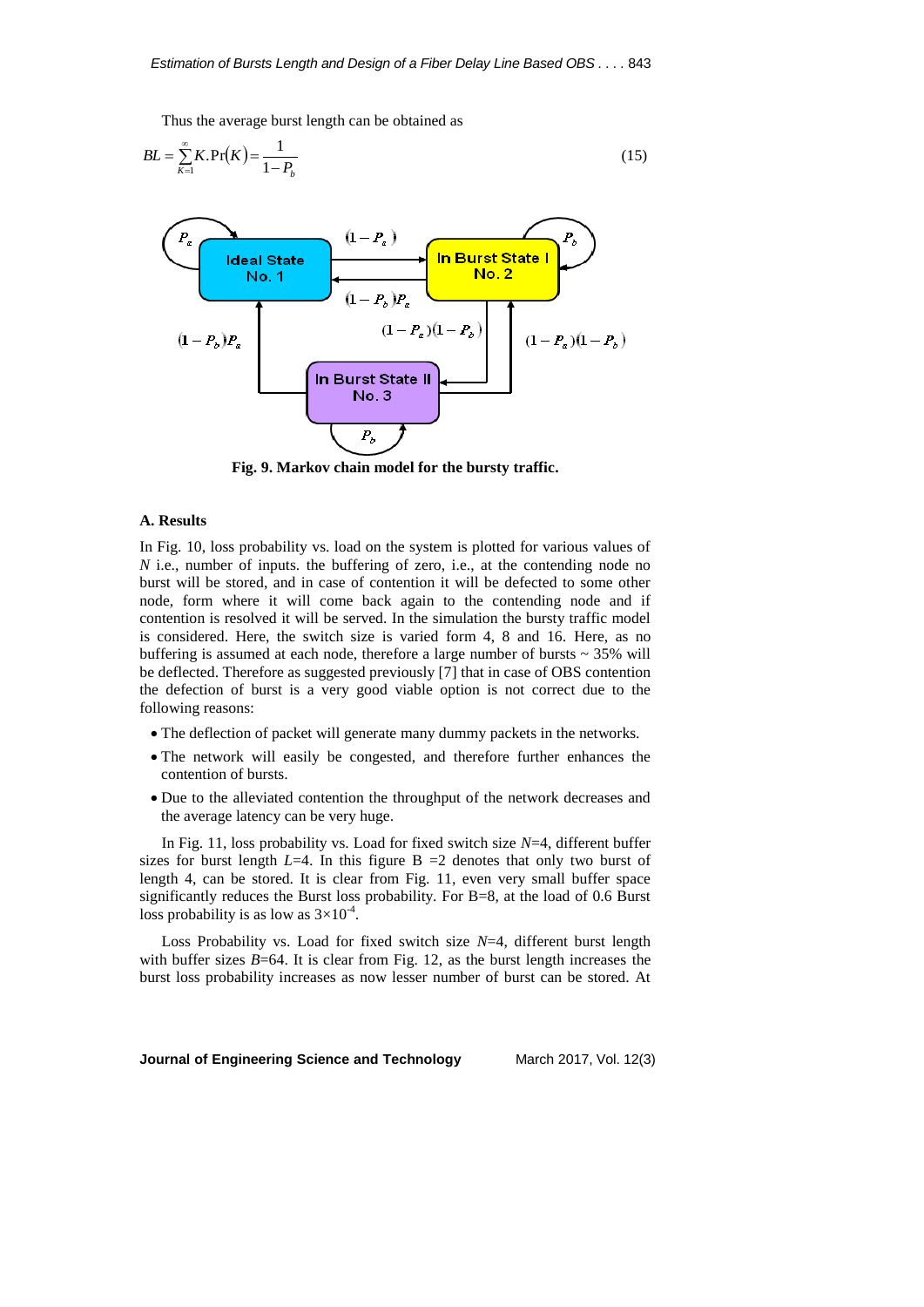the load of 0.8 the burst loss probability is very low for *L*=4, and at the similar load for  $L=16$  the BLP is as low as  $4\times10^{-2}$ .

In Fig. 13, loss probability vs. Load for fixed switch size *N*=4, different buffer sizes for burst length  $L=20$ . In this figure  $B=4$  denotes that only four burst of length 20, can be stored. It is clear from Fig. 13 even very small buffer space significantly reduces the Burst loss probability. For *B*=8, at the load of 0.6 Burst loss probability is as low as  $\sim 10^{-3}$ . Moreover for the larger buffer space burst loss probability decreases.



**Fig. 10. Loss Probability vs. Load for different numbers of inputs without buffer with burst length of 2.**



**Fig. 11. Loss Probability vs. Load for fixed switch size** *N***=4, different buffer sizes for burst length** *L***=4.**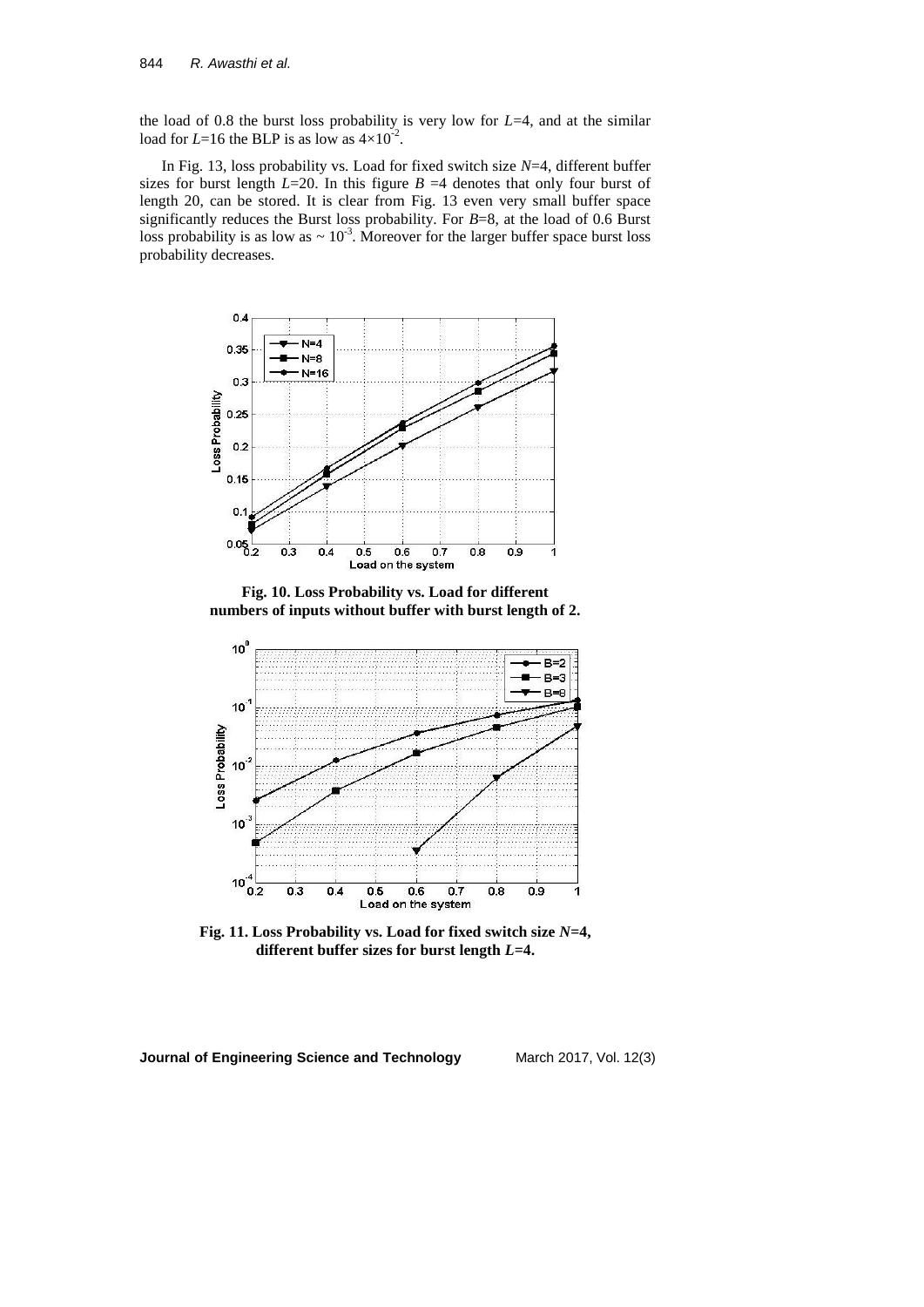

**Fig. 12. Loss Probability vs. Load for fixed switch size** *N***=4, different burst length with buffer sizes** *B***=64.**



**Fig. 13. Loss Probability vs. Load for fixed switch size** *N***=4, different buffer sizes for burst length** *L***=20.**

# **5. Conclusions**

In this article a novel paradigm called the optical burst switching (OBS) as an efficient way to resolve the problem of congestion that the Internet is suffering from is discussed. The major issue in the OBS is the estimation of the burst length before it arrives to the destination nodes. Due to this un-certainty, the deflection routing was assumed to be only feasible option for the contention resolution of the bursts. In this paper, we have discussed that the arrival of very large burst is very rare event; hence network cannot be designed on the basis of very large bursts. The theoretical results are presented to validate our hypothesis. Finally, we conclude that the storage of burst at the contending node for smaller and average size burst alongwith the deflection of the larger size burst is the more suitable option rather than deflect all the contending bursts. The suggested methodology will increase the network throughput while reducing the average delay.